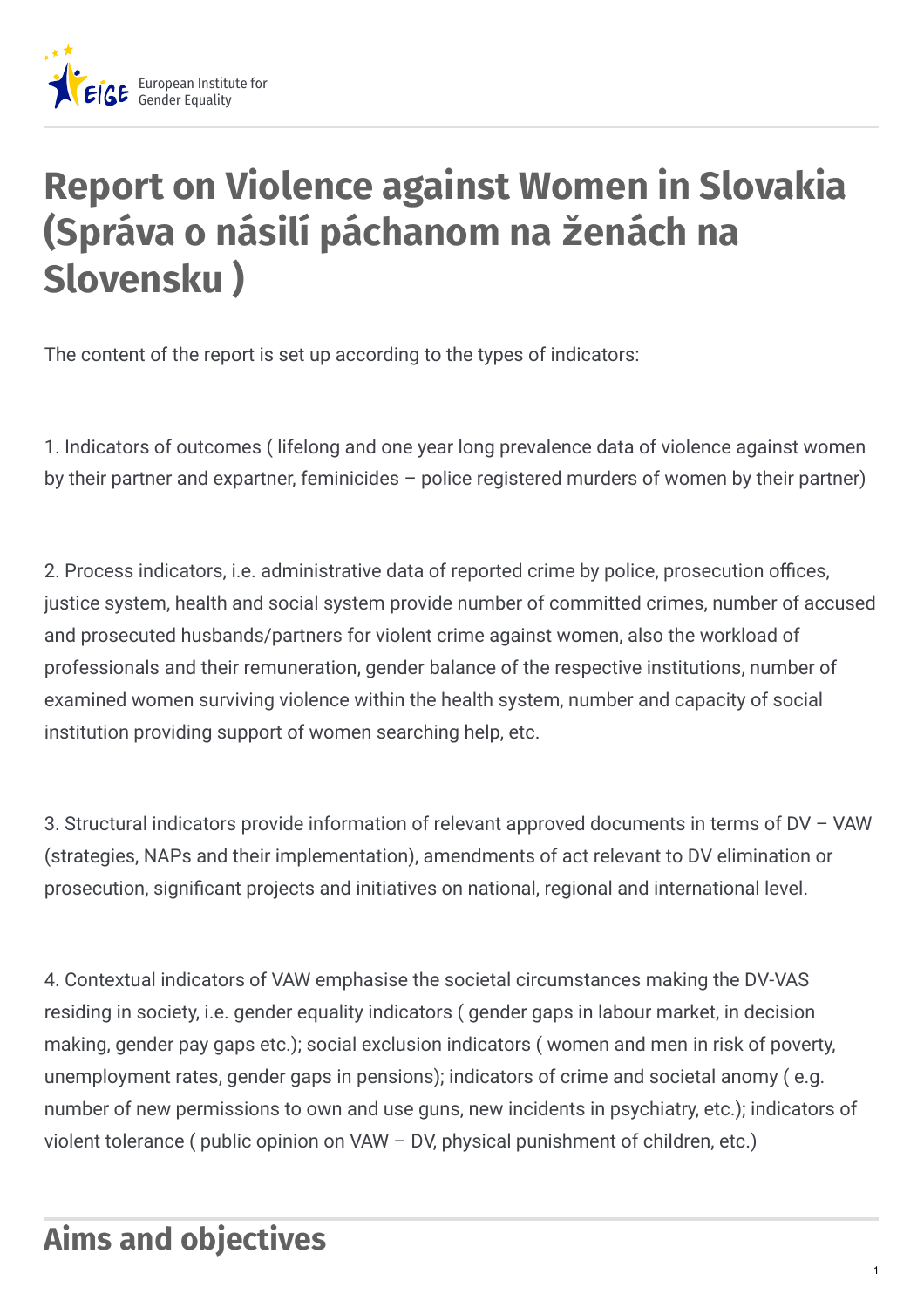The report is compiled in terms of NAPs for prevention and elimination of violence against women for the years 2009 – 2012. The aims of the report are:

To give a comprehensive picture on trends and effectiveness of the support system in Slovakia.

To collect all relevant prevalence and administrative data on VAW (of all forms including partner violence)

To propose recommendations to improvement and policy measures

#### **Results and impact**

The report is submitted to the Department of Gender Equality and Equal Opportunities at the Ministry of Labour, Social Affairs and Family every year since 2009.

The data and information from the report are the source for further decisions and interventions of the respective stakeholders.

The report provide information of effectiveness of respective support and intervention systems and gives recommendation for improvement or point out to the main failures and defections of the system ( e.g. the femicides are the result of state and public systems failing to protect the women)

The findings are disseminated to relevant experts (from NGOs, state agencies, etc.) for further usage, to give them broad comprehensive picture about the problems of DV – VAW and also to give notice to respective particularities discovered by the report.

### **Creator/owner/responsible institution**

Institute for Labour and Family Research, Ministry of Labour, Social Affairs and Family of the Slovak Republic (Inštitút pre výskum práce a rodiny /ILFR/, Ministerstvo práce, sociálnych vecí a rodiny Slovenskej republiky /MPSVR SR/)